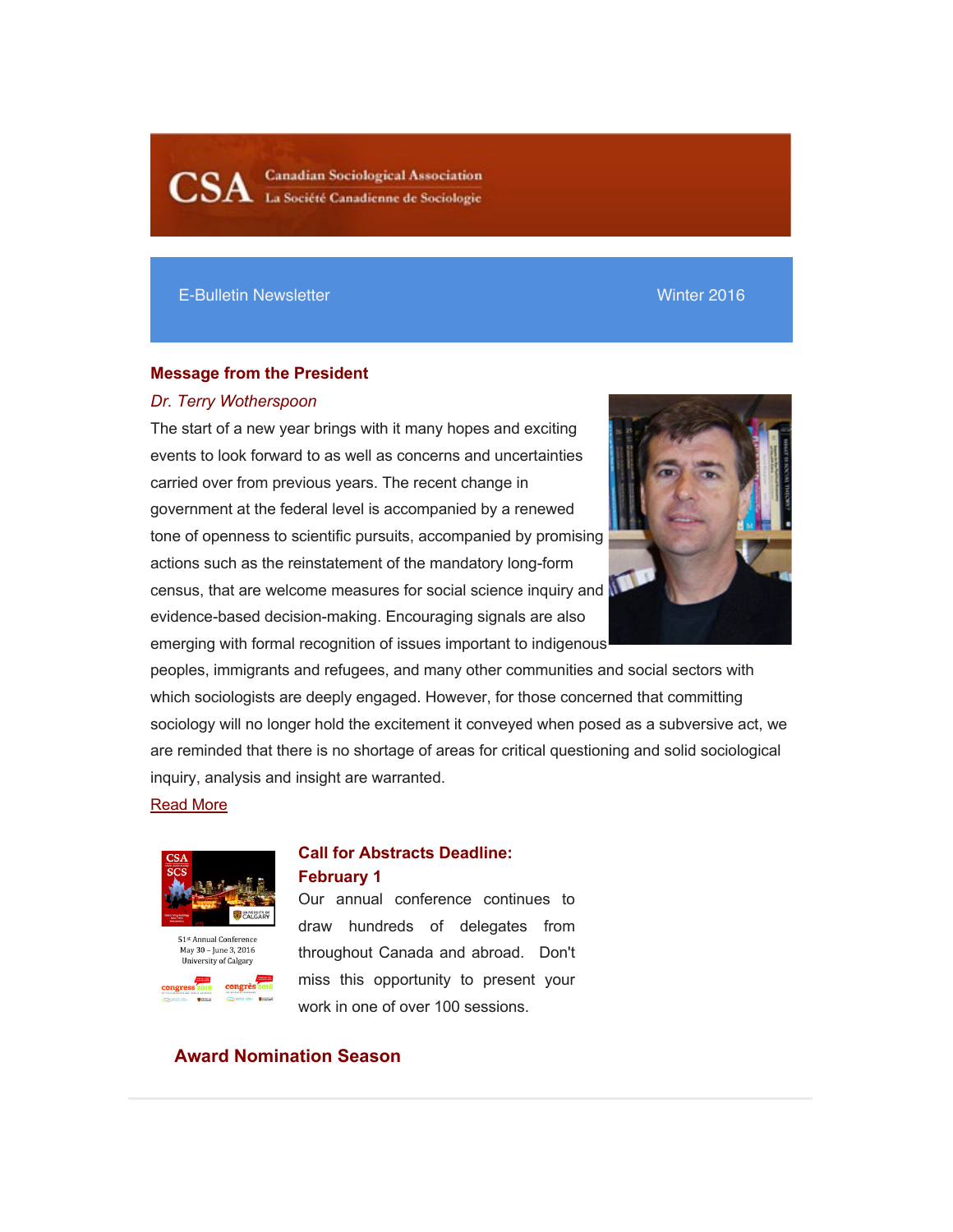The association presents several awards each year to recognize the work of sociologists in all stages of their career. Upcoming deadlines: *January 31, 2016* **John Porter Tradition of Excellence Book Award** Early Investigator Award *February 15, 2016* - Outstanding Contribution Award *March 1, 2016* - Angus Reid Applied Sociology Award Learn more about these and other awards.

### **Student Rep Program** - **New!**

We are launching a new initiative to support student engagement. Similar to our Department Rep program, we will invite department heads to appoint a representative to facilitate communication with our association.

Student focused news items can be submitted for posting on our website and newsletter as well as our Student Concerns subcommittee managed list-serv. The program also offers an opportunity for our association to better understand regional concerns and interests when planning student focused conference sessions and workshops.

This is a voluntary position and the reps will not be compensated for their participation. However, a social event will be organized at the conference to thank reps for their efforts. The Association will also offer a letter recognizing the student to be included with their CVs.